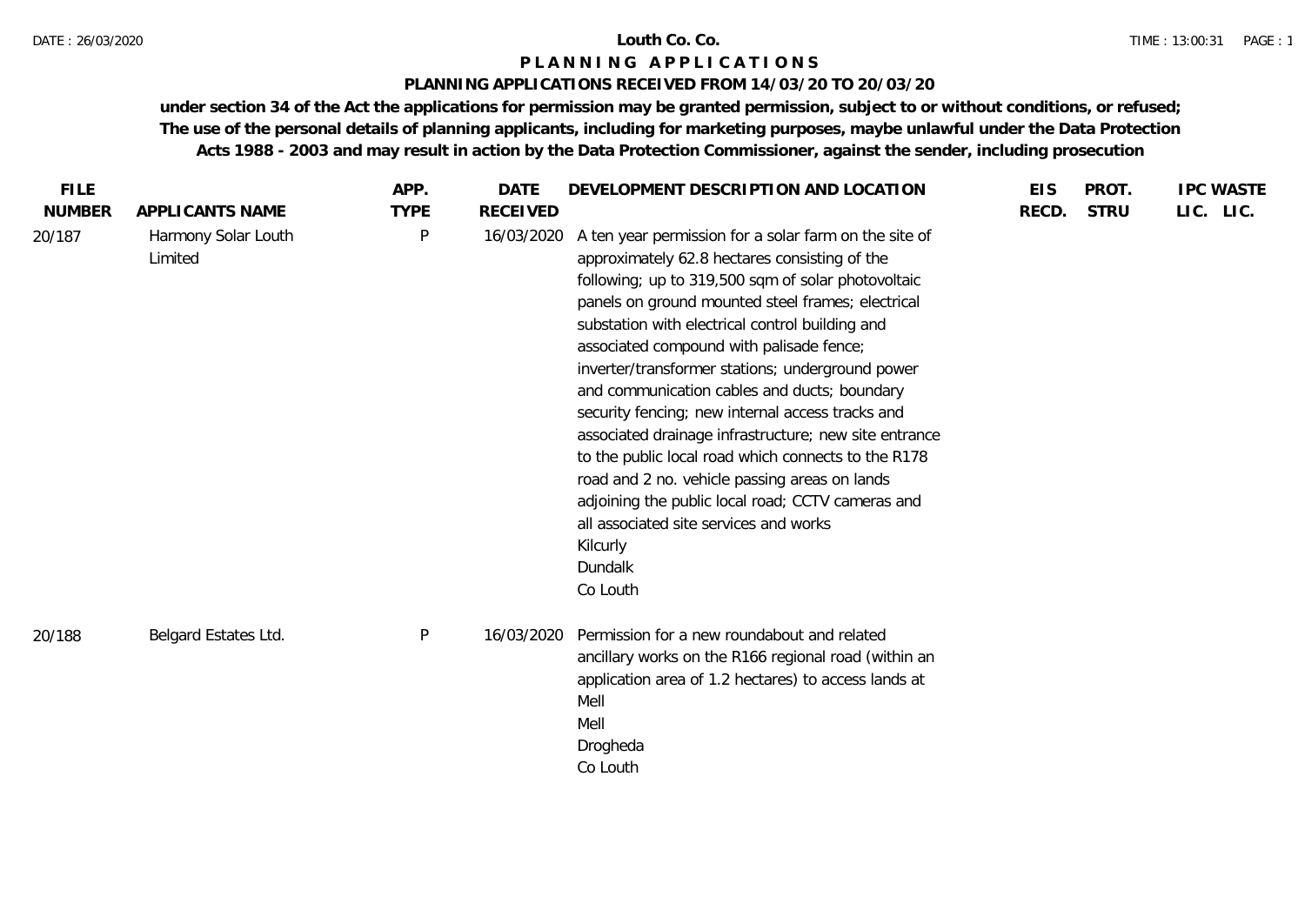# **PLANNING APPLICATIONS RECEIVED FROM 14/03/20 TO 20/03/20**

| <b>FILE</b>   |                      | APP.           | <b>DATE</b>     | DEVELOPMENT DESCRIPTION AND LOCATION                                                                                                                                                                                                                          | <b>EIS</b> | PROT.       | <b>IPC WASTE</b> |
|---------------|----------------------|----------------|-----------------|---------------------------------------------------------------------------------------------------------------------------------------------------------------------------------------------------------------------------------------------------------------|------------|-------------|------------------|
| <b>NUMBER</b> | APPLICANTS NAME      | <b>TYPE</b>    | <b>RECEIVED</b> |                                                                                                                                                                                                                                                               | RECD.      | <b>STRU</b> | LIC. LIC.        |
| 20/189        | <b>Cathal Grimes</b> | P              | 16/03/2020      | Permission for the change of use of a detached<br>domestic garage to a 2 bedroom dwelling house,<br>alterations to the elevations of the building to<br>include new windows and doors, and for associated<br>site works<br>Skibblemore<br>Dunleer<br>Co Louth |            |             |                  |
| 20/190        | Angela O'Brien       | $\mathsf{P}$   | 16/03/2020      | Permission to convert the existing garage to form a<br>habitable room and erect a two storey extension to<br>the rear<br>Naomh Fiacre<br>Ballymakenny Road<br>Drogheda, Co Louth                                                                              |            |             |                  |
| 20/191        | Peter Smith          | $\mathsf{R}$   | 16/03/2020      | Retention permission for a single storey front porch<br>and side extension to house<br>8 Beaulieu View<br>Drogheda<br>Co Louth                                                                                                                                |            |             |                  |
| 20/192        | Amanda Lavery        | $\overline{O}$ | 16/03/2020      | Outline permission sought for dwelling house, waste<br>water treatment system and percolation area and all<br>associated site works<br>Corstown<br>Dunleer<br>Co Louth                                                                                        |            |             |                  |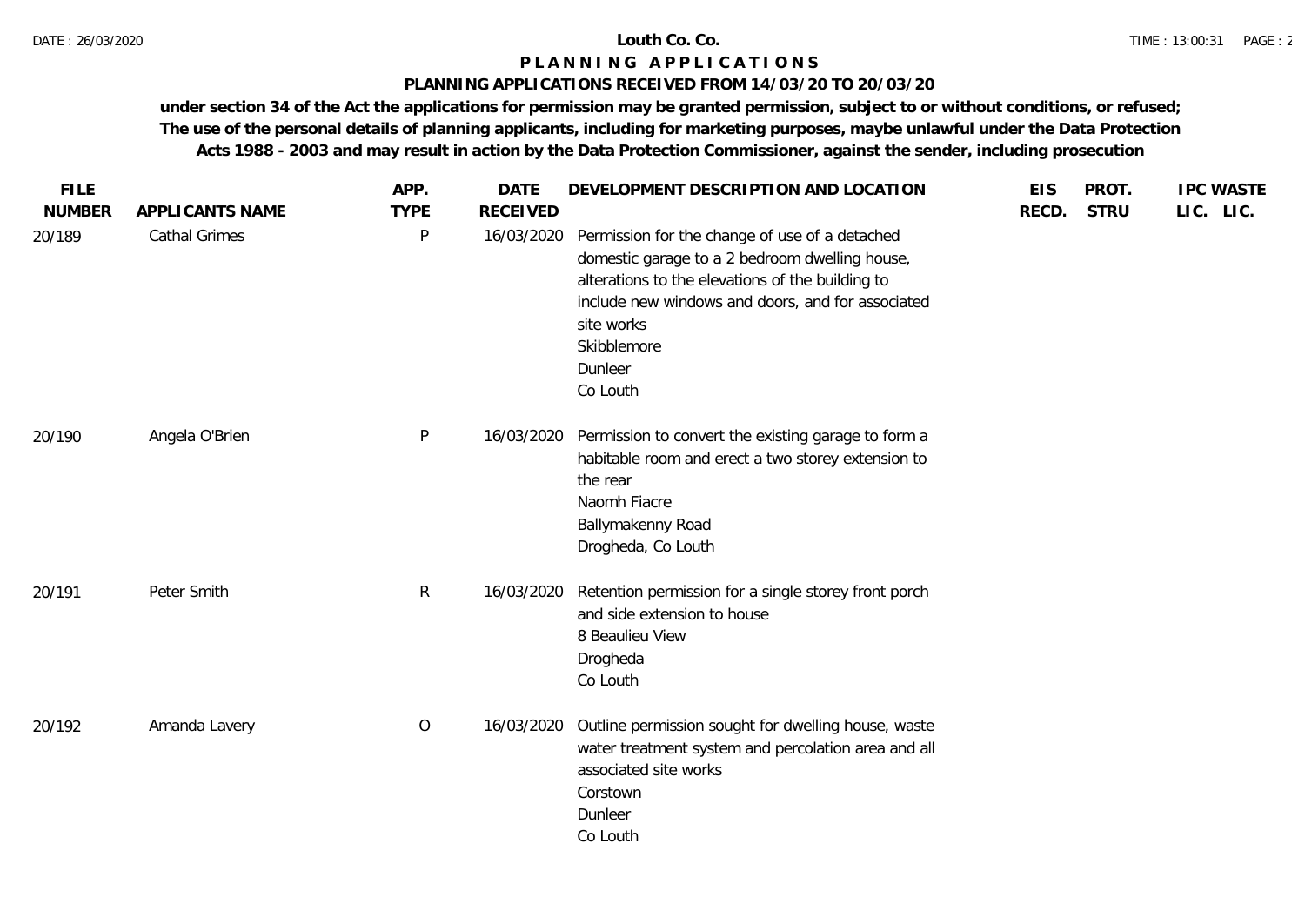# **PLANNING APPLICATIONS RECEIVED FROM 14/03/20 TO 20/03/20**

| <b>FILE</b>             |                                | APP.             | <b>DATE</b>                   | DEVELOPMENT DESCRIPTION AND LOCATION                                                                                                                                                                                                                                                                                                                                                                                            | <b>EIS</b> | PROT.       | <b>IPC WASTE</b> |
|-------------------------|--------------------------------|------------------|-------------------------------|---------------------------------------------------------------------------------------------------------------------------------------------------------------------------------------------------------------------------------------------------------------------------------------------------------------------------------------------------------------------------------------------------------------------------------|------------|-------------|------------------|
| <b>NUMBER</b><br>20/193 | APPLICANTS NAME<br>Paul Hanlon | <b>TYPE</b><br>P | <b>RECEIVED</b><br>16/03/2020 | Permission for the demolition of existing sunroom to<br>side of existing dwelling house and construction of<br>new extension to side and rear of existing dwelling<br>house and all associated site development works<br>Ballagan<br>Greenore<br>Co Louth                                                                                                                                                                       | RECD.      | <b>STRU</b> | LIC. LIC.        |
| 20/194                  | Brian & Lorna Dolan            | $\mathsf{R}$     | 16/03/2020                    | Permission for the following: 1. Retain amendments<br>to domestic garage granted under planning<br>reference no. 12/258, including conversion into<br>living accommodation, associated attic<br>accommodation and 'as built' position on site. 2.<br>Erect a fully serviced storey and a half style<br>extension to side of same, and all ancillary and<br>associated works<br>The Rocks<br>Coolfore<br>Monasterboice, Co Louth |            |             |                  |
| 20/195                  | <b>Barry Connolly</b>          | R                | 16/03/2020                    | Retention permission for domestic storage<br>shed/garage to rear of existing dwelling house<br>Cornamucklagh<br>Omeath<br>Co Louth                                                                                                                                                                                                                                                                                              |            |             |                  |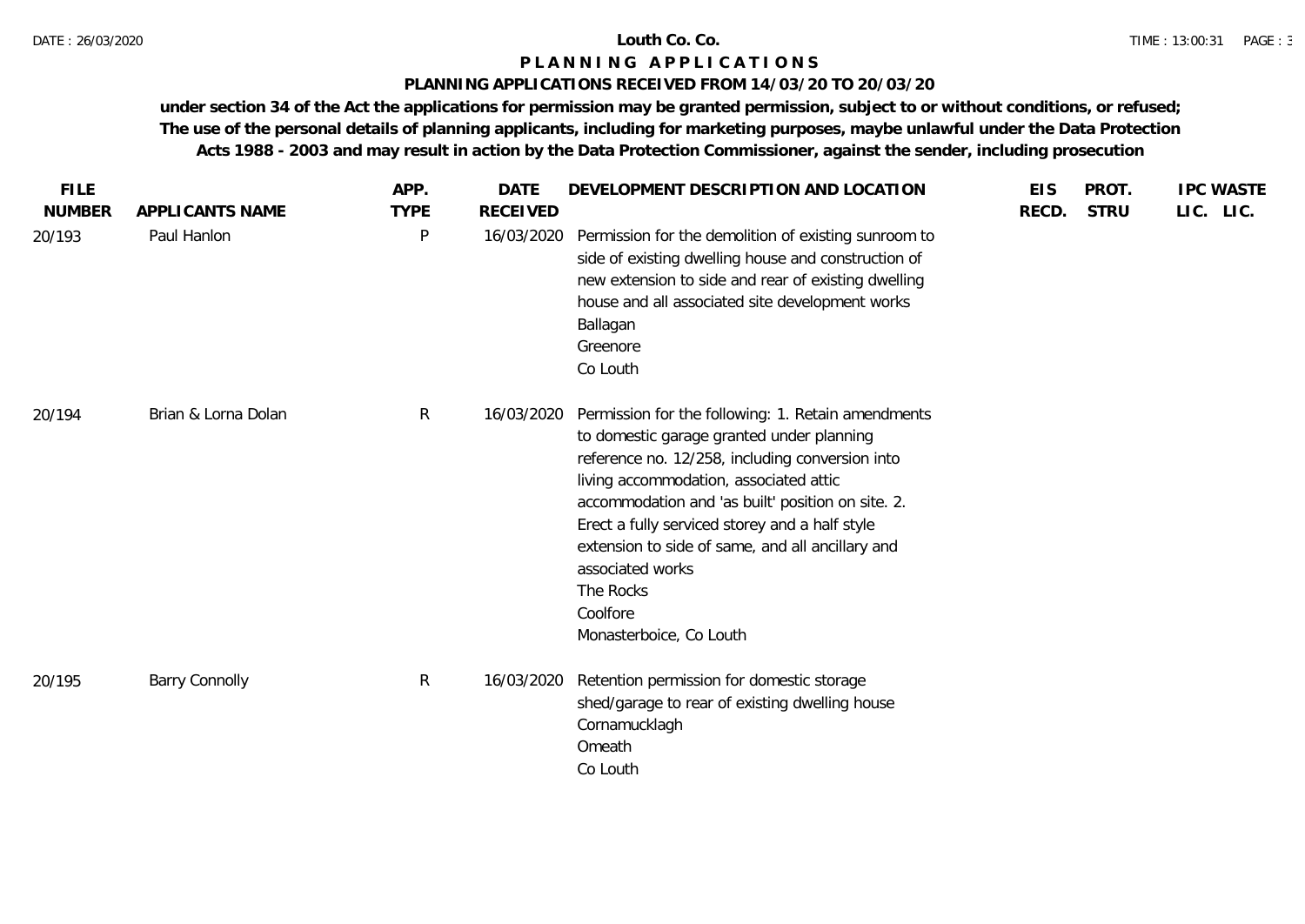# **PLANNING APPLICATIONS RECEIVED FROM 14/03/20 TO 20/03/20**

| <b>FILE</b>   |                 | APP.           | <b>DATE</b>     | DEVELOPMENT DESCRIPTION AND LOCATION                                                                                                                                                                                  | <b>EIS</b> | PROT.       | <b>IPC WASTE</b> |
|---------------|-----------------|----------------|-----------------|-----------------------------------------------------------------------------------------------------------------------------------------------------------------------------------------------------------------------|------------|-------------|------------------|
| <b>NUMBER</b> | APPLICANTS NAME | <b>TYPE</b>    | <b>RECEIVED</b> |                                                                                                                                                                                                                       | RECD.      | <b>STRU</b> | LIC. LIC.        |
| 20/196        | Andy Quinn      | R              | 18/03/2020      | Retention permission for a two storey extension to<br>the rear of an existing dwelling house and associated<br>site development works<br>8 St Joseph's Park<br>Dundalk<br>Co Louth                                    |            |             |                  |
| 20/197        | Colm Giggins    | $\overline{O}$ | 18/03/2020      | Outline permission for dwelling house, septic tank<br>and percolation area and all associated site works<br>Williamstown<br>Castlebellingham<br>Co Louth                                                              |            |             |                  |
| 20/198        | Annmarie Horgan | $\mathsf{R}$   | 18/03/2020      | Retention of an unauthorised development<br>consisting of an existing shop front with associated<br>lettering and all related works<br>"Allpets"<br>Unit 3 & 4 Bloomsbury Centre<br>Donore Road, Drogheda<br>Co Louth |            |             |                  |
| 20/199        | Shane Marmion   | P              | 18/03/2020      | Permission to demolish existing agricultural<br>buildings and the construction of new "potato store"<br>and associated works<br>Aghaboys<br>Mount Pleasant<br>Dundalk<br>Co Louth                                     |            |             |                  |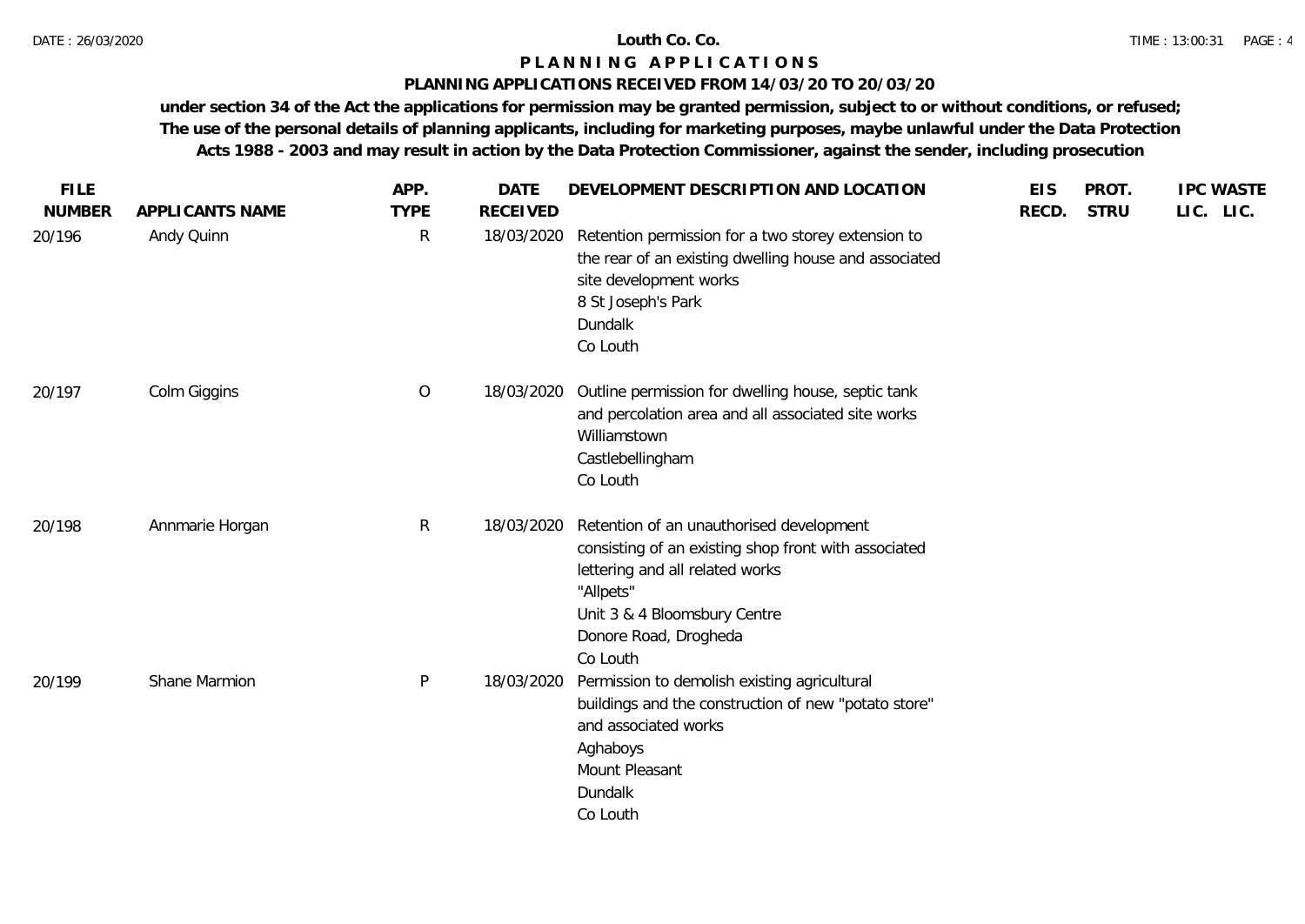# **PLANNING APPLICATIONS RECEIVED FROM 14/03/20 TO 20/03/20**

| <b>FILE</b>   |                                                  | APP.        | <b>DATE</b>     | DEVELOPMENT DESCRIPTION AND LOCATION                                                                                                                                                                                                                                                                                                                                                                                               | <b>EIS</b> | PROT.       | <b>IPC WASTE</b> |
|---------------|--------------------------------------------------|-------------|-----------------|------------------------------------------------------------------------------------------------------------------------------------------------------------------------------------------------------------------------------------------------------------------------------------------------------------------------------------------------------------------------------------------------------------------------------------|------------|-------------|------------------|
| <b>NUMBER</b> | APPLICANTS NAME                                  | <b>TYPE</b> | <b>RECEIVED</b> |                                                                                                                                                                                                                                                                                                                                                                                                                                    | RECD.      | <b>STRU</b> | LIC. LIC.        |
| 20/200        | Board of Management, Scoil<br>Mhuire na Trócaire | P           | 18/03/2020      | Permission for a single store storey extension to the<br>north of existing school, alteration to existing<br>building and associated site works<br>Scoil Mhuire na Trócaire<br><b>Hale Street</b><br>Ardee, Co Louth                                                                                                                                                                                                               |            |             |                  |
| 20/201        | Newlands Food Market Ltd.                        | P           | 18/03/2020      | Permission for the provision of an off licence for the<br>sale of alcohol within the existing retail unit 2.<br>Remove existing separating wall between unit 1 and<br>unit 2 incorporating retail unit 2 as part of retail unit<br>1. Proposed shop front over combined unit 1 and<br>unit 2 with associated lettering and all related works<br>Unit 1 and Unit 2<br><b>Bloomsbury Centre</b><br>Donore Road, Drogheda<br>Co Louth |            |             |                  |
| 20/202        | Mary Pepper                                      | P           | 18/03/2020      | Permission for a bungalow type dwelling house, a<br>domestic garage, a waste water treatment system, a<br>new site entrance with all associated site works<br>Chanonrock<br>Dundalk<br>Co Louth                                                                                                                                                                                                                                    |            |             |                  |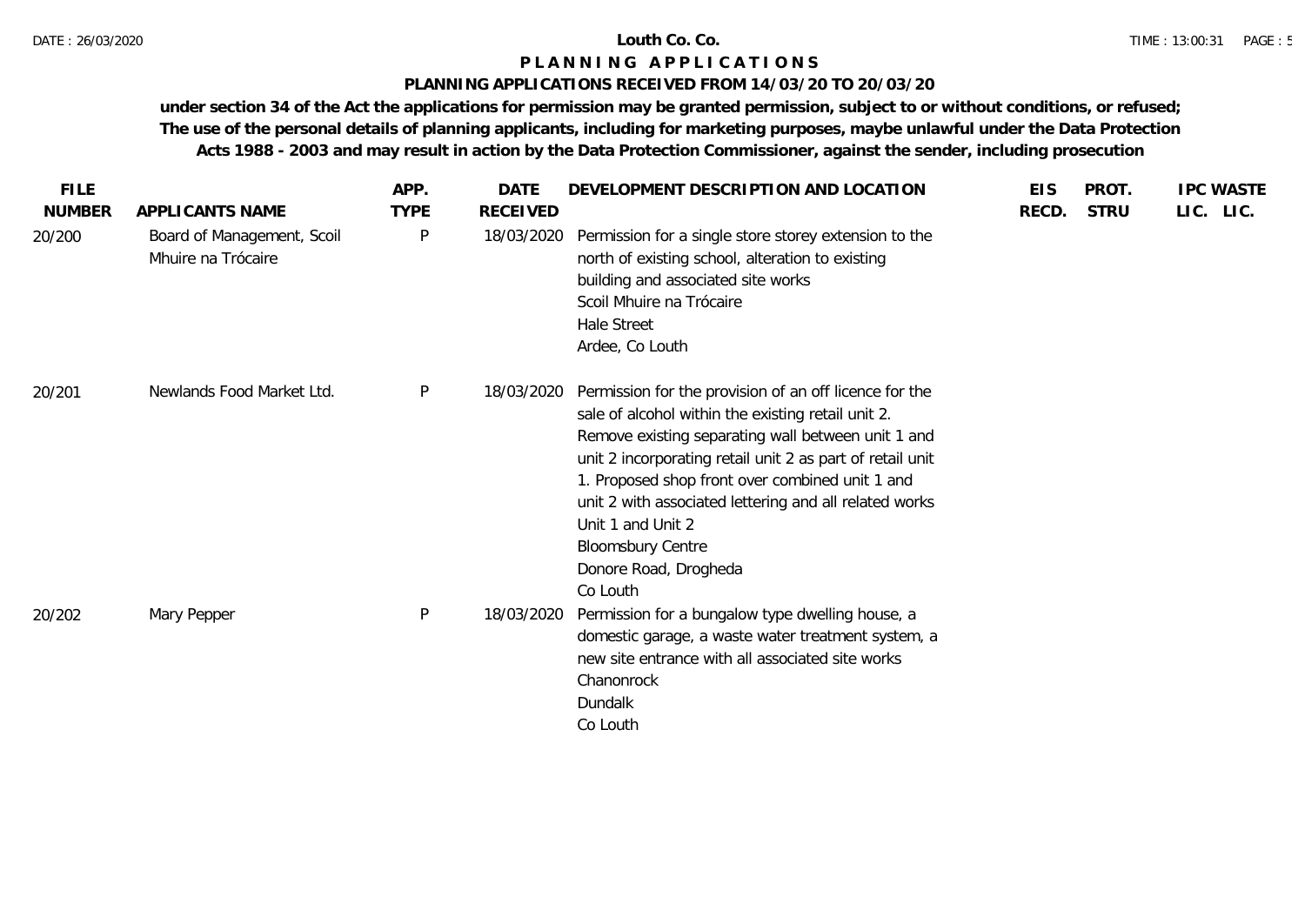# **PLANNING APPLICATIONS RECEIVED FROM 14/03/20 TO 20/03/20**

| <b>FILE</b>   |                                        | APP.        | <b>DATE</b>     | DEVELOPMENT DESCRIPTION AND LOCATION                                                                                                                                                                                                                                                                    | <b>EIS</b> | PROT.       | <b>IPC WASTE</b> |
|---------------|----------------------------------------|-------------|-----------------|---------------------------------------------------------------------------------------------------------------------------------------------------------------------------------------------------------------------------------------------------------------------------------------------------------|------------|-------------|------------------|
| <b>NUMBER</b> | APPLICANTS NAME                        | <b>TYPE</b> | <b>RECEIVED</b> |                                                                                                                                                                                                                                                                                                         | RECD.      | <b>STRU</b> | LIC. LIC.        |
| 20/203        | Conor Halpenny & Ciara<br><b>Byrne</b> | P           | 19/03/2020      | Permission for demolition of existing garage & out<br>building, single storey extension to side/rear of<br>existing single storey dwelling and all associated<br>works<br>Pepperstown<br>Ardee<br>Co Louth                                                                                              |            |             |                  |
| 20/204        | Eleanor and Shane<br><b>McGuinness</b> | P           | 19/03/2020      | Permission for a storey and a half type dwelling,<br>domestic garage, wastewater treatment system with<br>percolation area, vehicular entrance to existing<br>laneway, driveway and all associated ancillary site<br>development works<br>Old Road<br>Brownstown<br>Monasterboice, Drogheda<br>Co Louth |            |             |                  |
| 20/205        | Thomas Brennan                         | P           | 19/03/2020      | Permission for the demolition of existing single<br>storey extension and construction of new 2 storey<br>extension to rear of dwelling house and all<br>associated site development works<br>11 York Street<br>Dundalk<br>Co Louth                                                                      |            |             |                  |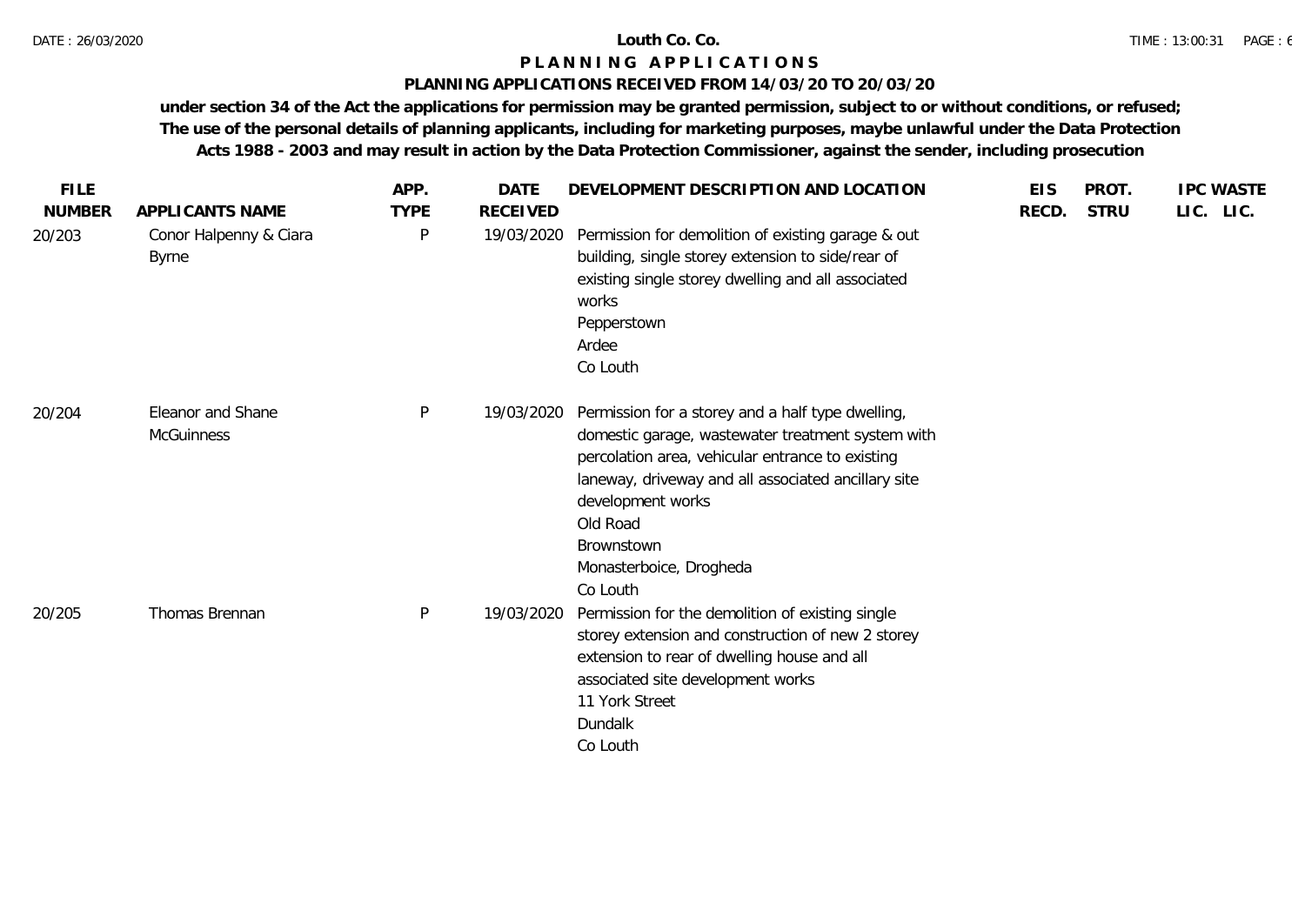# **PLANNING APPLICATIONS RECEIVED FROM 14/03/20 TO 20/03/20**

| <b>FILE</b>             |                                            | APP.                        | <b>DATE</b>                   | DEVELOPMENT DESCRIPTION AND LOCATION                                                                                                                                                                                                                                                           | <b>EIS</b> | PROT.       | <b>IPC WASTE</b> |
|-------------------------|--------------------------------------------|-----------------------------|-------------------------------|------------------------------------------------------------------------------------------------------------------------------------------------------------------------------------------------------------------------------------------------------------------------------------------------|------------|-------------|------------------|
| <b>NUMBER</b><br>20/206 | APPLICANTS NAME<br>Patrick & Theresa Brown | <b>TYPE</b><br>$\mathsf{R}$ | <b>RECEIVED</b><br>19/03/2020 | Retention permission for the positioning and<br>orientation of existing dwelling house on site and all<br>associated site development works<br>Edentober<br>Ravensdale<br>Dundalk, Co Louth                                                                                                    | RECD.      | <b>STRU</b> | LIC. LIC.        |
| 20/207                  | Kieran Murphy & Orla Leavy                 | R                           | 19/03/2020                    | Retention permission for as constructed alterations<br>to the front and rear elevations of the dwelling and<br>retention of the garage also<br>Rock Road<br>Blackrock<br>Co Louth                                                                                                              |            |             |                  |
| 20/208                  | Vanessa Kelly                              | P                           | 19/03/2020                    | Permission to change use of part of existing dwelling<br>to a sessional pre-school service and all associated<br>works<br>The Black Ridge<br>Ardee<br>Co Louth                                                                                                                                 |            |             |                  |
| 20/209                  | Rosemarie Gardiner                         | P                           | 20/03/2020                    | Permission for a two storey dwelling house with<br>associated single storey domestic garage, vehicular<br>entrance, alterations to the existing site levels and all<br>associated site development works. A Natura Impact<br>Statement has been submitted<br>Southend<br>Blackrock<br>Co Louth |            |             |                  |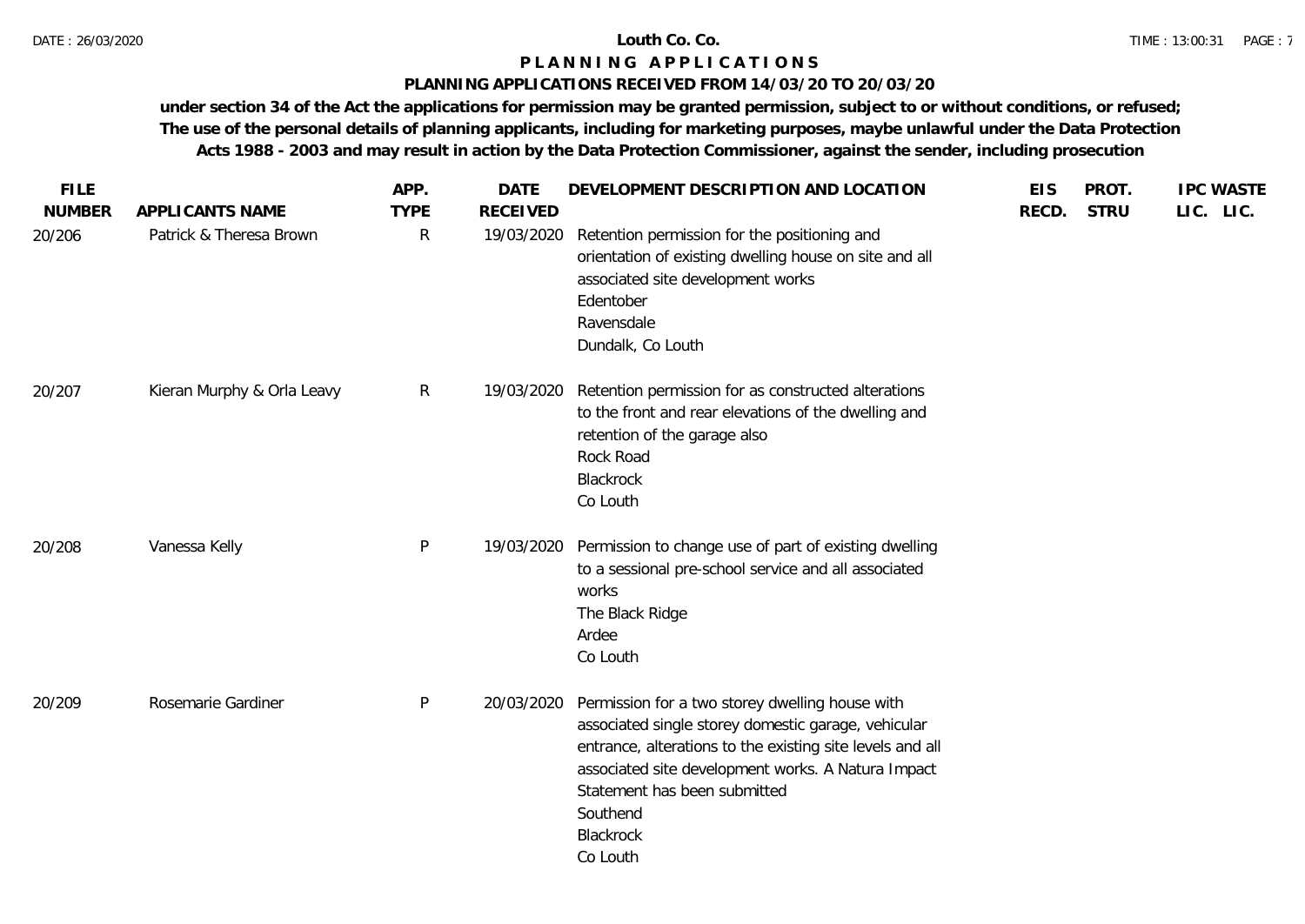### DATE : 26/03/2020 **Louth Co. Co.**

# **P L A N N I N G A P P L I C A T I O N S**

# **PLANNING APPLICATIONS RECEIVED FROM 14/03/20 TO 20/03/20**

| <b>FILE</b>   |                                    | APP.        | <b>DATE</b>     | DEVELOPMENT DESCRIPTION AND LOCATION                                                                                                                                                                                                                                                                                                                                                                                                                                                                                                                                                                                                                                                                                                                                                                                                                                                                                                                                                                                                                                                                                                                                                                                                                                                                                                                                                                                     | <b>EIS</b> | PROT.       | <b>IPC WASTE</b> |
|---------------|------------------------------------|-------------|-----------------|--------------------------------------------------------------------------------------------------------------------------------------------------------------------------------------------------------------------------------------------------------------------------------------------------------------------------------------------------------------------------------------------------------------------------------------------------------------------------------------------------------------------------------------------------------------------------------------------------------------------------------------------------------------------------------------------------------------------------------------------------------------------------------------------------------------------------------------------------------------------------------------------------------------------------------------------------------------------------------------------------------------------------------------------------------------------------------------------------------------------------------------------------------------------------------------------------------------------------------------------------------------------------------------------------------------------------------------------------------------------------------------------------------------------------|------------|-------------|------------------|
| <b>NUMBER</b> | APPLICANTS NAME                    | <b>TYPE</b> | <b>RECEIVED</b> |                                                                                                                                                                                                                                                                                                                                                                                                                                                                                                                                                                                                                                                                                                                                                                                                                                                                                                                                                                                                                                                                                                                                                                                                                                                                                                                                                                                                                          | RECD.      | <b>STRU</b> | LIC. LIC.        |
| 20/210        | Urban Life Developments<br>Limited | P           | 20/03/2020      | Permission for development via proposed vehicular<br>access off Mount Avenue and then off Headford,<br>permitted by An Bord Pleanála (Ref. No. ABP<br>303628-19 (Louth County Council Ref. No. 18/943).<br>ABP Ref. 303628-19/ PA Ref. No. 18/943 also<br>provides for 80 no. dwellings and improvement<br>works to the existing junction between Headford and<br>Mount Avenue (either side of the entrance) in<br>addition to upgrade/improvement works to Mount<br>Avenue for a distance of c. 550m towards the<br>Castleblaney Road (R934). The permitted<br>improvement works include road widening and the<br>provision of footpaths and public lighting. The<br>proposed development will consist of 47 no.<br>dwellings comprising a mix of semi-detached and<br>detached dwellings (including 4 no. bungalows) in a<br>variety of types and sizes that range in height from 1<br>no. to 2 no. storeys. Certain dwellings have the<br>option for Solar Photovoltaic panels on roof slopes.<br>The proposed development will also provide for all<br>site development works including alterations to<br>ground levels; the construction of retaining walls;<br>the rerouting and undergrounding of overhead<br>cables; internal access roads; car parking; footpaths;<br>cycle paths; public lighting; landscaping; services;<br>and boundary treatments<br>Farndreg<br>Mount Avenue/Headford<br>Dundalk, Co Louth |            |             |                  |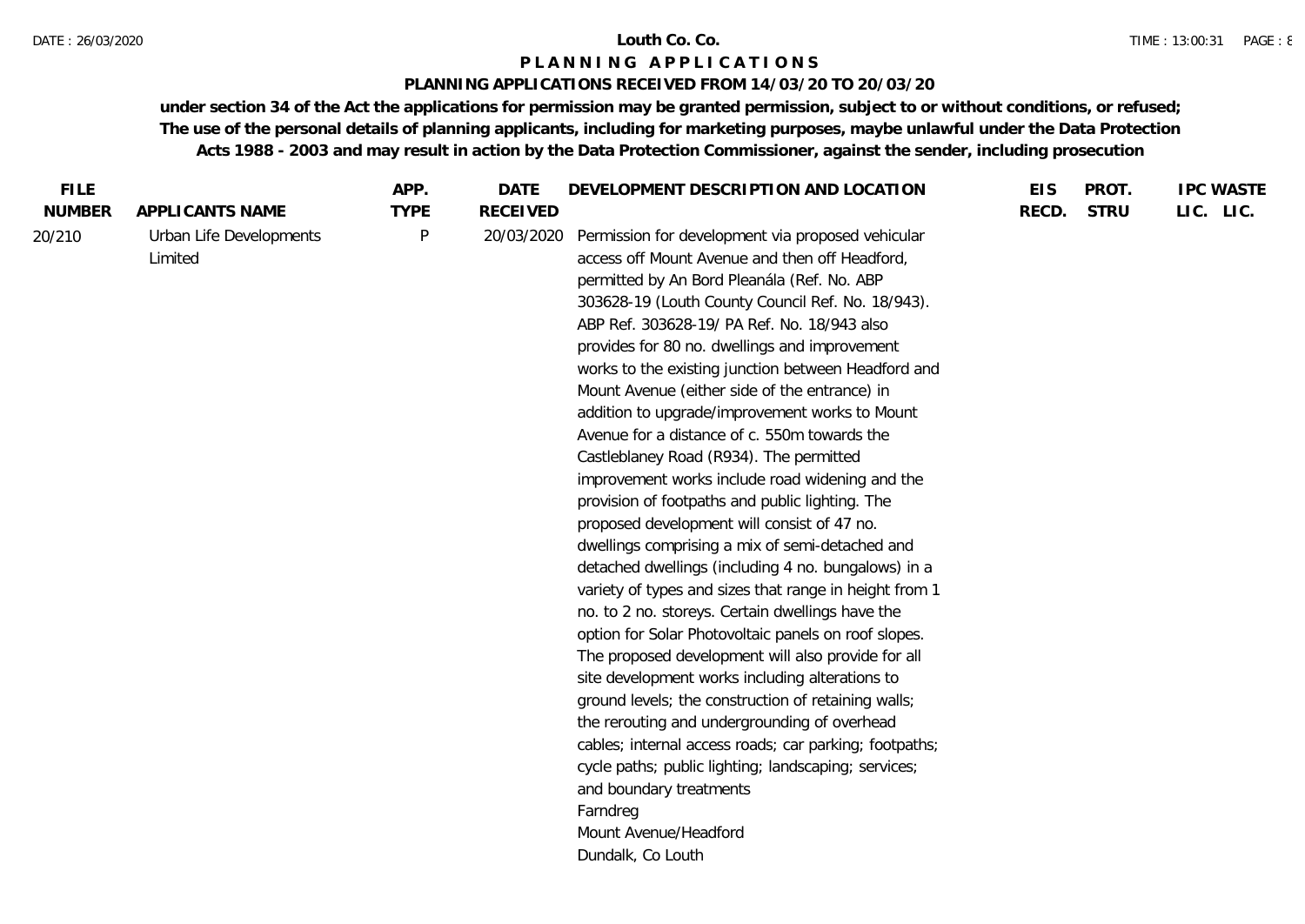### **PLANNING APPLICATIONS RECEIVED FROM 14/03/20 TO 20/03/20**

| <b>FILE</b>   |                         | APP.        | <b>DATE</b>     | DEVELOPMENT DESCRIPTION AND LOCATION                   | <b>EIS</b> | PROT.       | <b>IPC WASTE</b> |
|---------------|-------------------------|-------------|-----------------|--------------------------------------------------------|------------|-------------|------------------|
| <b>NUMBER</b> | APPLICANTS NAME         | <b>TYPE</b> | <b>RECEIVED</b> |                                                        | RECD.      | <b>STRU</b> | LIC. LIC.        |
| 20/211        | Urban Life Developments | P           | 20/03/2020      | Permission for development at site bounded to the      |            |             |                  |
|               | Limited                 |             |                 | north by Headford; to the east by Farndreg; to the     |            |             |                  |
|               |                         |             |                 | west by a permitted residential development for 80     |            |             |                  |
|               |                         |             |                 | no. dwellings granted by An Bord Pleanála ABP Ref.     |            |             |                  |
|               |                         |             |                 | 303628-19/Louth County Council P.A. Ref. No.           |            |             |                  |
|               |                         |             |                 | 18/943 and to the south by agricultural lands and      |            |             |                  |
|               |                         |             |                 | existing residential development. Adjoining lands to   |            |             |                  |
|               |                         |             |                 | the west are also the subject of a concurrent          |            |             |                  |
|               |                         |             |                 | planning application to 47 no. dwellings by the same   |            |             |                  |
|               |                         |             |                 | applicant. The proposed development will consist of    |            |             |                  |
|               |                         |             |                 | 67 no. dwellings comprising a mix of both houses       |            |             |                  |
|               |                         |             |                 | and apartment/duplex units. A total of 43 no.          |            |             |                  |
|               |                         |             |                 | houses and 24 no. apartment/duplex units are           |            |             |                  |
|               |                         |             |                 | proposed. Houses include terraced, semi-detached       |            |             |                  |
|               |                         |             |                 | and detached units. Houses range in height from 1 -    |            |             |                  |
|               |                         |             |                 | 2 storeys and have the option for photovoltaic/solar   |            |             |                  |
|               |                         |             |                 | panels on roof slopes. The apartment/duplex            |            |             |                  |
|               |                         |             |                 | dwellings are accommodated in 3 no. 3 storey           |            |             |                  |
|               |                         |             |                 | buildings with balconies provided at first floor level |            |             |                  |
|               |                         |             |                 | to the rear (west facing elevations). The proposed     |            |             |                  |
|               |                         |             |                 | development will also provide for all site             |            |             |                  |
|               |                         |             |                 | development works including alterations to ground      |            |             |                  |
|               |                         |             |                 | levels; the construction of retaining walls; the       |            |             |                  |
|               |                         |             |                 | rerouting and undergrounding of overhead cables;       |            |             |                  |
|               |                         |             |                 | internal access roads; car parking; footpaths; cycle   |            |             |                  |
|               |                         |             |                 | paths; public lighting; landscaping; services;         |            |             |                  |
|               |                         |             |                 | boundary treatments; and the repositioning of the      |            |             |                  |
|               |                         |             |                 | existing wayleave in the southern part of the site.    |            |             |                  |
|               |                         |             |                 | Access to the proposed development is via a new        |            |             |                  |
|               |                         |             |                 | vehicular access from the Farndreg Estate in the       |            |             |                  |
|               |                         |             |                 |                                                        |            |             |                  |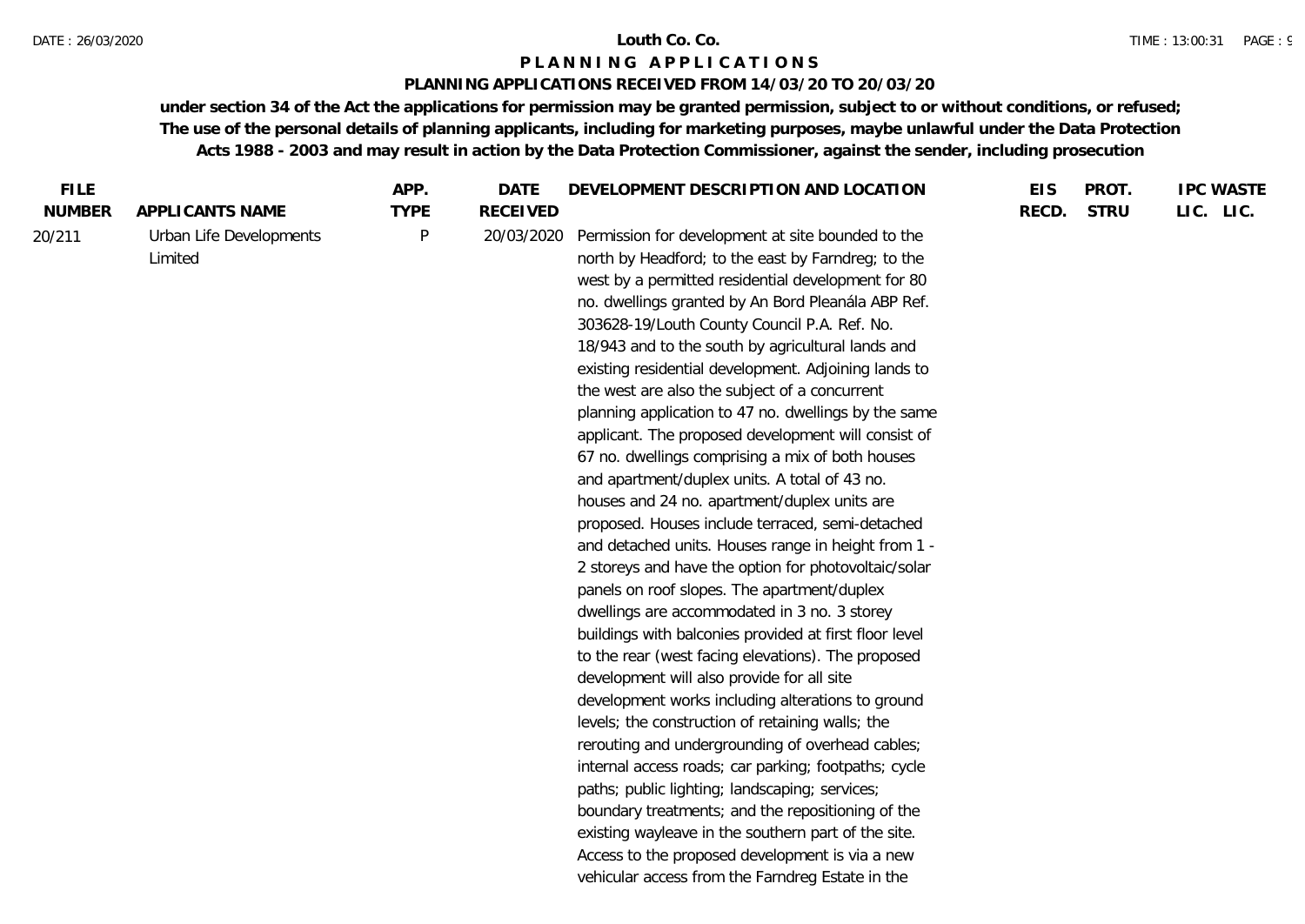20/212 Thomas & Rita Meedan

### **P L A N N I N G A P P L I C A T I O N S**

### **PLANNING APPLICATIONS RECEIVED FROM 14/03/20 TO 20/03/20**

**under section 34 of the Act the applications for permission may be granted permission, subject to or without conditions, or refused; The use of the personal details of planning applicants, including for marketing purposes, maybe unlawful under the Data Protection Acts 1988 - 2003 and may result in action by the Data Protection Commissioner, against the sender, including prosecution**

| FU F          |                        | ADD.             | DAT)           | TON AND LOCATION<br><b>DESCRIPTI</b><br>LOPMENT<br><b>DEVEI</b> |      | <b>PROT</b> | .PC WASTE     |
|---------------|------------------------|------------------|----------------|-----------------------------------------------------------------|------|-------------|---------------|
| <b>NUMBER</b> | <b>APPLICANTS NAME</b> | TVDE<br><u>_</u> | RECEIVED<br>ᅛᄂ |                                                                 | RECD | STRU        | LIC.<br>LI C. |

P 20/03/2020 Permission for 1 no. dwelling house located as

| 20/212 | <b>THOMAG &amp; KILG MCCGGM</b> |   | 2070072020 TUTTINGULTUR THU, UNUCHING HOUSE ROUTED US<br>follows: 1 no. detached dwelling between existing<br>dwelling no. 14 & 17 and all associated site<br>development works<br><b>Forest Park</b><br>Drogheda                              |
|--------|---------------------------------|---|------------------------------------------------------------------------------------------------------------------------------------------------------------------------------------------------------------------------------------------------|
| 20/213 | Thomas & Rita Meegan            | P | Co Louth<br>20/03/2020 Permission for 2 no. dwelling houses located as<br>follows: 2 no. semi-detached dwellings between<br>existing dwelling no. 40 & 125 and all associated site<br>development works<br>Forest Park<br>Drogheda<br>Co Louth |